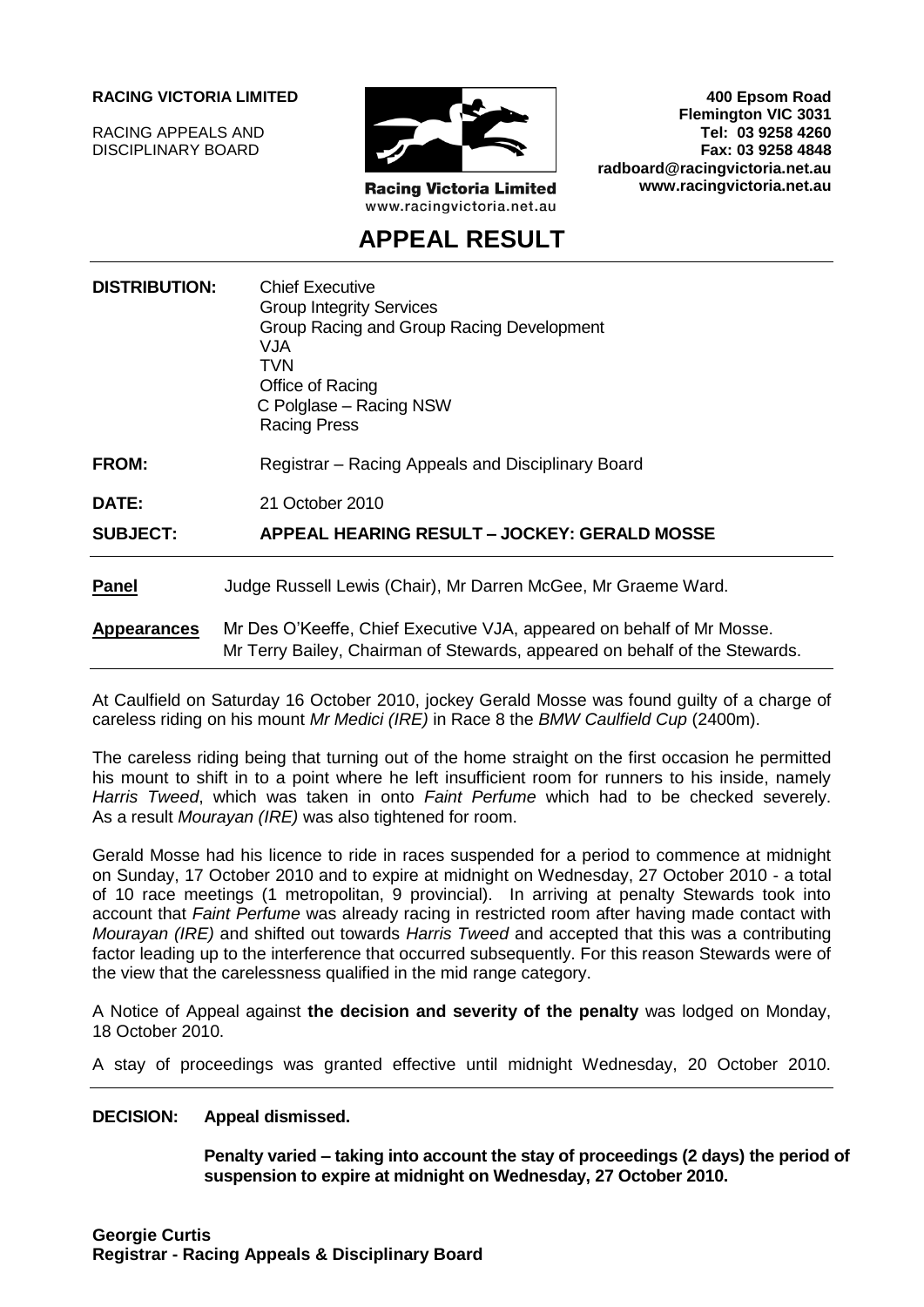# **TRANSCRIPT OF PROCEEDINGS**

## **RACING APPEALS AND DISCIPLINARY BOARD**

\_\_\_\_\_\_\_\_\_\_\_\_\_\_\_\_\_\_\_\_\_\_\_\_\_\_\_\_\_\_\_\_\_\_\_\_\_\_\_\_\_\_\_\_\_\_\_\_\_\_\_\_\_\_\_\_\_\_\_\_\_\_\_

**HIS HONOUR JUDGE R.P.L. LEWIS, Chairman MR D. McGEE MR G. WARD**

#### **EXTRACT OF PROCEEDINGS**

## **DECISION**

## **IN THE MATTER OF THE BMW CAULFIELD CUP OVER 2400 METRES**

#### **JOCKEY: GERALD MOSSE**

#### **MELBOURNE**

#### **THURSDAY, 21 OCTOBER 2010**

MR T. BAILEY appeared on behalf of the RVL Stewards

MR D. O'KEEFFE appeared on behalf of the Appellant